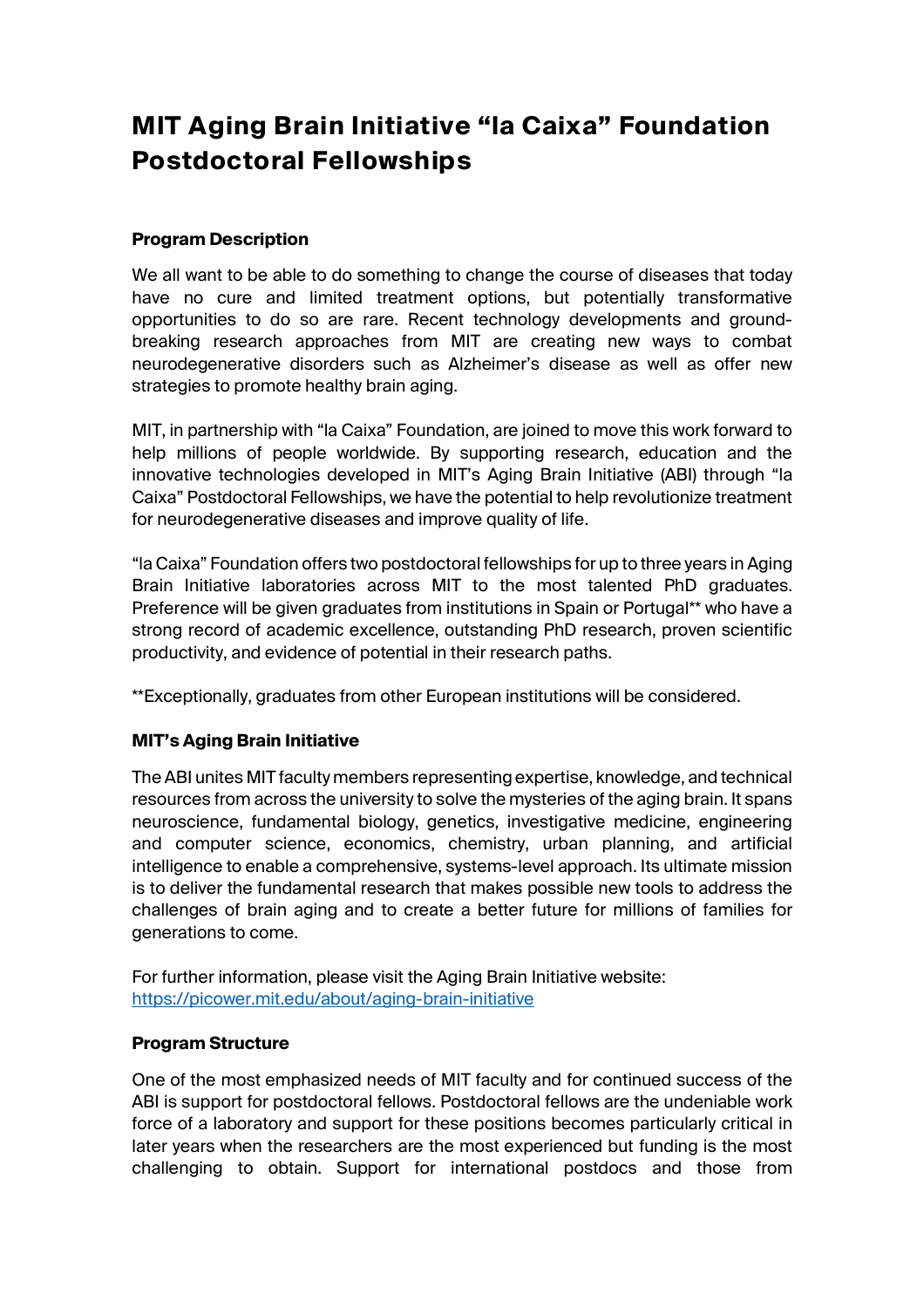underrepresented minorities is also getting much harder as fewer fellowships are available each year.

#### **Benefits of the Program**

The "la Caixa" Foundation Postdoctoral Fellowships within MIT's Aging Brain Initiative would support the fellows with:

- Gross stipend (\$65,000 USD per year)
- Health insurance and benefits
- Research allowance

Fellows will be given the space, resources and support needed to run their own programs and pursue an independent research agenda within the Aging Brain Initiative. Fellows will also receive access to mentoring and career development programming hosted by the Picower Institute for Learning and Memory that will help them launch their careers as independent scientists.

#### **Selection criteria**

Candidates must submit:

- The support and **nomination** of an MIT ABI faculty mentor.
- An outstanding **two or three-page fellowship proposal** to Picower Institute's Program Coordinator, Ms. Abby Reynolds, areynol2@mit.edu for review by the Strategic Director of MIT's Aging Brain Initiative, Dr. E. Niederst and an MIT faculty member. The proposal must include a brief description of a rationale, research project, and research methods that will be used over the three-year period.
- **NIH biosketch** (US National Institutes of Health) or equivalent curriculum vitae detailing their individual research experiences accomplishments.

## **Eligibility**

- Researchers of any nationality may apply.
- Preference will be given to top candidates that graduated from a Spanish, Portuguese or European Research Centre or university in the disciplines of Life Sciences, Bioengineering, Chemistry, Physics or Computer Sciences or similar.
- Candidates must start the postdoctoral training within 5 years of obtaining their Ph.D. degree.

#### **Selection process**

Following faculty and strategic director review, a final review process and approval will be required by the ABI Director to be elected to receive fellowships. The ABI Director will ensure that only those proposals with an outstanding quality be approved.